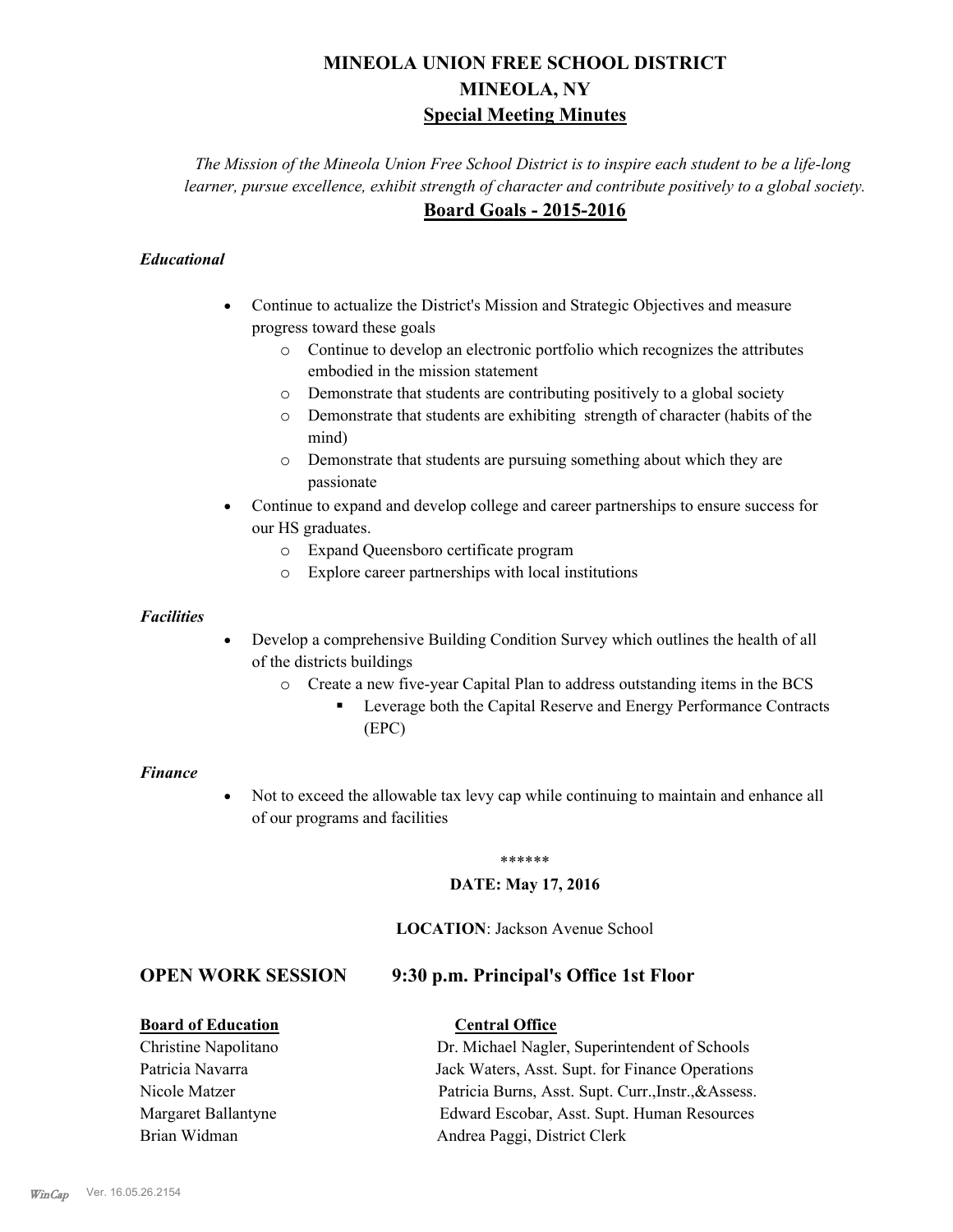#### **A. Call to Order - 9:30 pm**

#### **B. New Business**

#### **1. Acceptance of Special District Meeting Results**

- a. **RESOLUTION # 81 BE IT RESOLVED** that the Mineola Board of Education accepts the results of the May 17, 2016 Annual Election and Budget Vote as follows:
- **Motion:** Margaret Ballantyne
- **Second:** Nicole Matzer
- Yes: Brian Widman **No:** None Margaret Ballantyne Nicole Matzer Christine Napolitano

**Passed:** Yes

#### **Annual Election and Budget Results**

#### **Proposition #1-** Budget

#### Jackson Avenue:

| Machine: Yes: 483 |          | No: 116              |
|-------------------|----------|----------------------|
| Absentee: Yes: 17 |          | $\text{No:} \quad 4$ |
| Total:            | Yes: 500 | No: 120              |

#### Meadow Drive:

| Machine: Yes: 358 |          | No: 75             |
|-------------------|----------|--------------------|
| Absentee: Yes: 5  |          | $\text{No: } 10$   |
| Total:            | Yes: 363 | No <sup>3</sup> 85 |

**Proposition 1: Passed** Yes Votes: 863 to No Votes : 205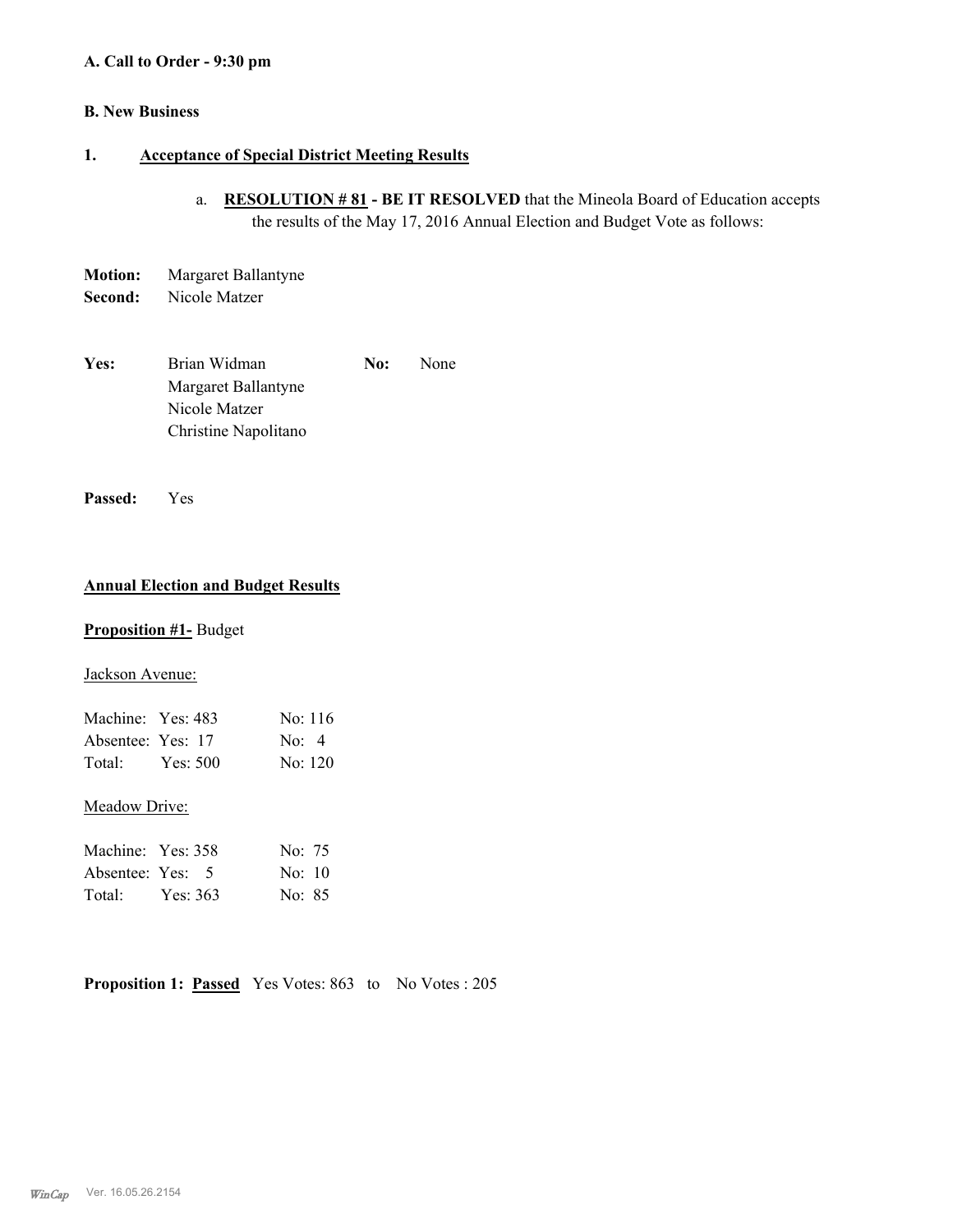## **Board of Education Candidate Results**

#### **Jackson Avenue Results**

### **1A. Lampasona, Cheryl**

Machine: 428 Absentee: 19 Total: 447

#### **Write In:** 57

## **Meadow Drive Results**

**1A. Lampasona, Cheryl** Machine: 343 Absentee: 16 Total: 359

#### **Write- In:** 27

#### **Candidate Results:**

Seat 1: Cheryl Lampasona

| <b>C. Executive Session</b> | Time: | p.m. |
|-----------------------------|-------|------|
|                             |       |      |

There was no Executive Session.

| <b>Motion:</b><br>Second: |     |  |
|---------------------------|-----|--|
| Yes:                      | No: |  |
|                           |     |  |
|                           |     |  |
|                           |     |  |
| Passed:                   |     |  |